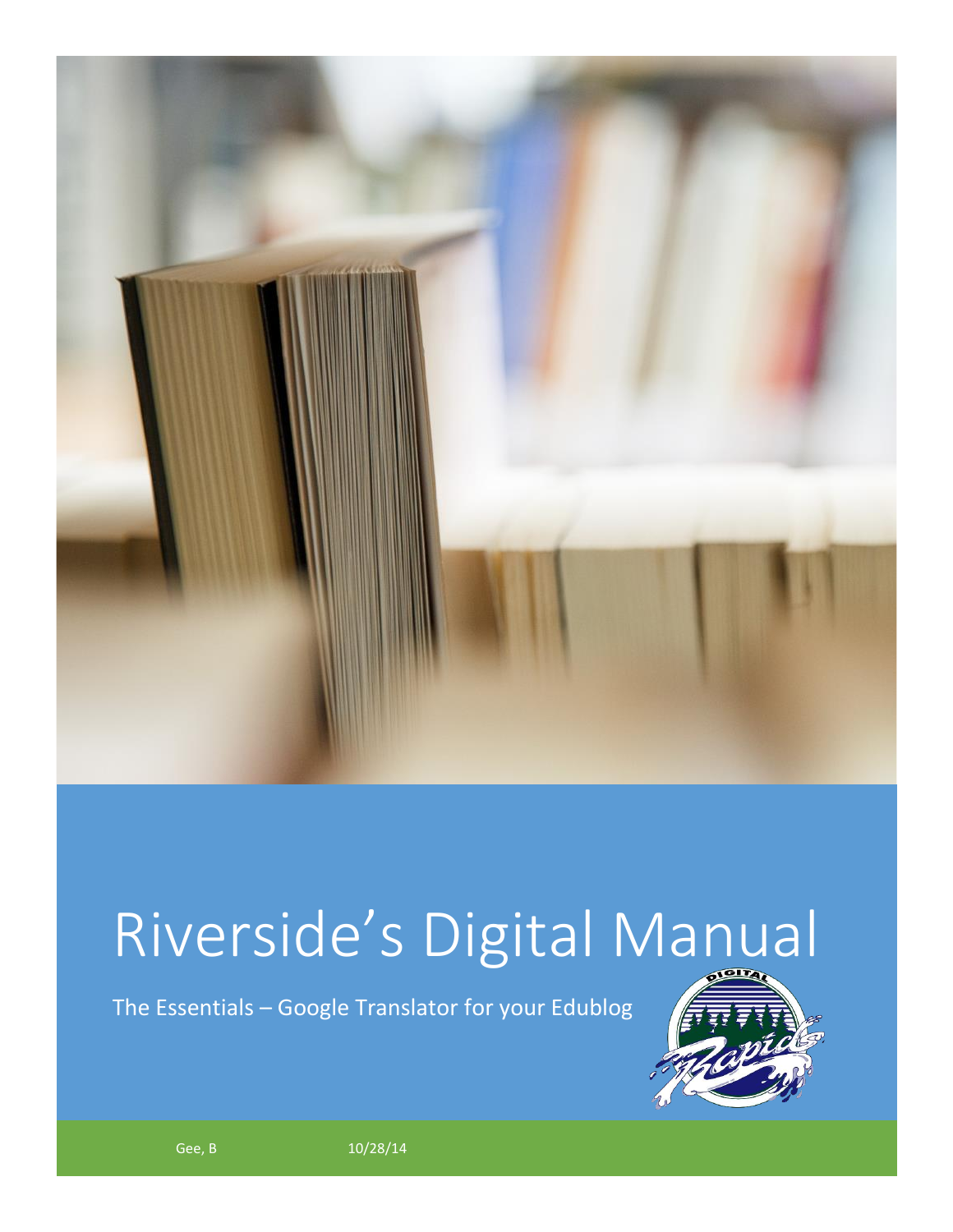## How to Add Google Translator to Your Edublog

| Ma https://translate.google.com/manager/website/                                                                                                                                                                          | $\Omega$ - $\Omega$<br>Ċ<br>e How t                                                                                                                                                                               |
|---------------------------------------------------------------------------------------------------------------------------------------------------------------------------------------------------------------------------|-------------------------------------------------------------------------------------------------------------------------------------------------------------------------------------------------------------------|
| Edit View Favorites Tools Help<br>File                                                                                                                                                                                    |                                                                                                                                                                                                                   |
| <b>Google Translate Google Analytics Webmaster Tools</b>                                                                                                                                                                  |                                                                                                                                                                                                                   |
|                                                                                                                                                                                                                           |                                                                                                                                                                                                                   |
| Make your website instantly available in 60+ languages<br>Add the power of Google Translate's automatic translations to your website! The free Website Translator plugin<br>expands your global reach quickly and easily. | Add to your website now<br>Already added? Manage translations                                                                                                                                                     |
| <b>Google</b> translate                                                                                                                                                                                                   | Key features<br>· Instantly translate your website into 60+<br>languages using Google's Translate<br>• Customize and improve the translation of your<br>website<br>• Collect and use translation suggestions from |
| Improve and customize translations with Website Translator<br>Website Translator now lets you to customize and improve the translations especially for your website!                                                      | your users<br>• Invite editors to manage translations and<br>suggestions                                                                                                                                          |

Step 1: Click on this URL - <https://translate.google.com/manager/website/>

## Step 2: Select Add To Your Website Now

Step 3: You will need to login using a Google Account (You will need to create one for this feature)

| TA https://translate.google.com/manager/website/add                           |
|-------------------------------------------------------------------------------|
| Edit View Favorites Tools Help<br>File                                        |
| Google Translate Google Analytics Webmaster Tools                             |
| Google                                                                        |
| Website Translator - Add Website                                              |
| Website Info<br><b>Plugin Settings</b><br>Add Plugin                          |
| Well played. Let's do this!<br>4                                              |
| <b>Website URL</b>                                                            |
| What is the URL of your website?                                              |
| http://myriverside.sd43.bc.ca/bgee/<br>(e.g., www.example.com)                |
| Website language<br>What is the original language of your website?<br>English |
| Cancel<br>Next »                                                              |

Step 4: Enter your EduBlog URL ex[. http://myriverside.sd43.bc.ca/bgee/](http://myriverside.sd43.bc.ca/bgee/)

Step 5: Select the language of the orginal site

Step 6: Select Next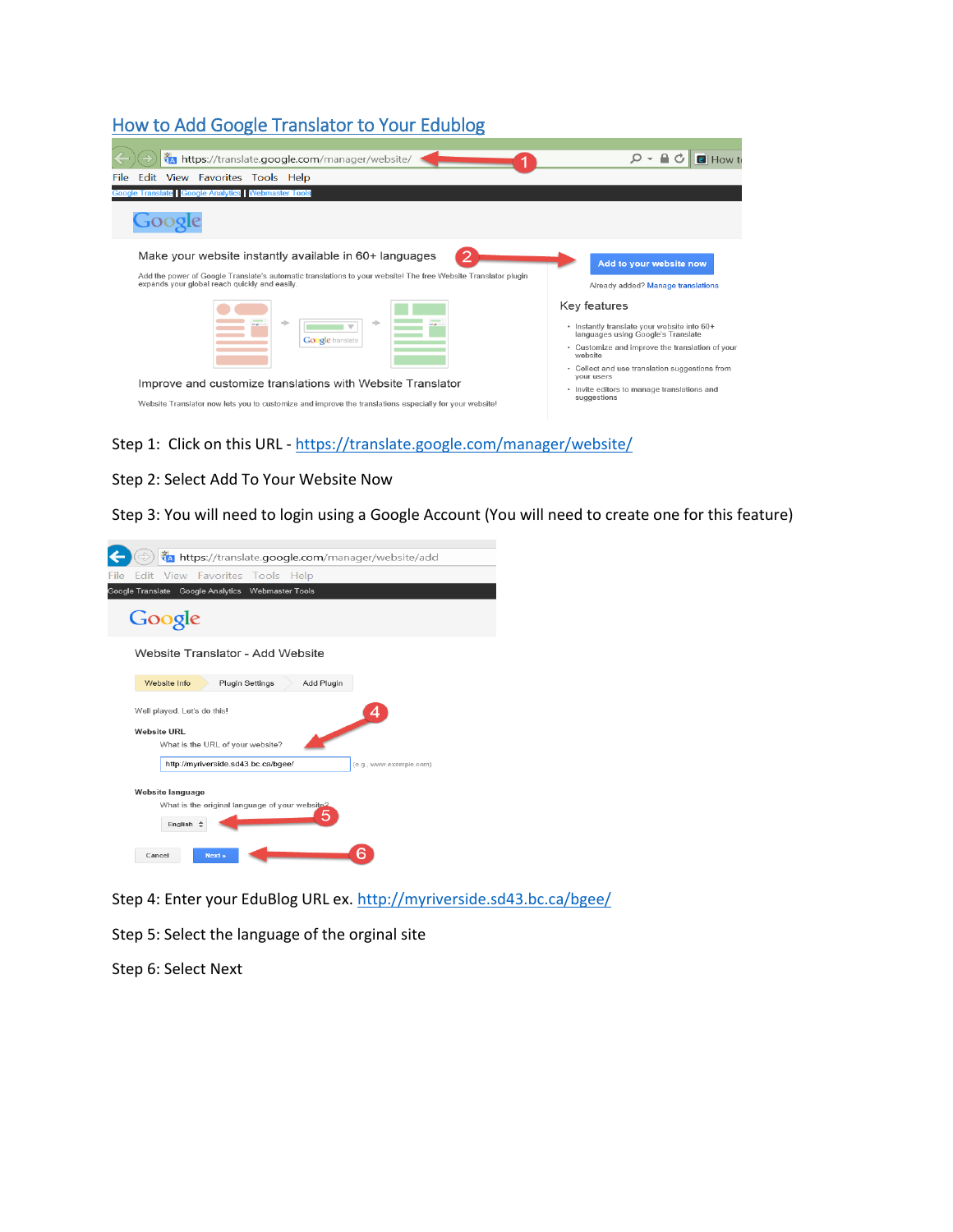| Website Info                 | <b>Plugin Settings</b> | Website Translator - Add Website<br>Add Plugin                |                 |                                                                                                  |                                                                                                                                 |
|------------------------------|------------------------|---------------------------------------------------------------|-----------------|--------------------------------------------------------------------------------------------------|---------------------------------------------------------------------------------------------------------------------------------|
|                              |                        |                                                               |                 |                                                                                                  |                                                                                                                                 |
|                              |                        |                                                               |                 | Set the options you want for translating your website! You can change these options later too.   |                                                                                                                                 |
| <b>Translation languages</b> |                        |                                                               |                 |                                                                                                  |                                                                                                                                 |
| All languages                |                        |                                                               |                 |                                                                                                  |                                                                                                                                 |
|                              | Specific languages     |                                                               |                 |                                                                                                  |                                                                                                                                 |
| Display mode                 |                        |                                                               | 8               |                                                                                                  |                                                                                                                                 |
| Inline                       |                        |                                                               |                 |                                                                                                  |                                                                                                                                 |
| Vertical                     |                        |                                                               |                 |                                                                                                  |                                                                                                                                 |
| Horizontal                   |                        |                                                               | Select Language |                                                                                                  |                                                                                                                                 |
| <b>●</b> Dropdown only       |                        |                                                               |                 |                                                                                                  |                                                                                                                                 |
| Advanced                     |                        |                                                               |                 |                                                                                                  |                                                                                                                                 |
|                              |                        |                                                               |                 |                                                                                                  | $\blacktriangledown$ Automatically display translation banner to users speaking languages other than the language of your page. |
|                              |                        | Your page contains content in multiple languages.             |                 |                                                                                                  |                                                                                                                                 |
|                              |                        | Track translation traffic using Google Analytics. Learn more! |                 |                                                                                                  |                                                                                                                                 |
|                              |                        |                                                               |                 |                                                                                                  |                                                                                                                                 |
|                              |                        |                                                               |                 | Your use of the Website Translator is subject to the Google Terms of Service and Privacy Policy. |                                                                                                                                 |
|                              |                        |                                                               |                 |                                                                                                  |                                                                                                                                 |
| Cancel                       | « Previous             | Get Code »                                                    |                 |                                                                                                  |                                                                                                                                 |

Step 7: Select All Languages

Step 8: Choose how you would like the language translator to be viewed on your screen

Step 9: Select Get Code



Step 10: Copy the code, and paste it on a document to keep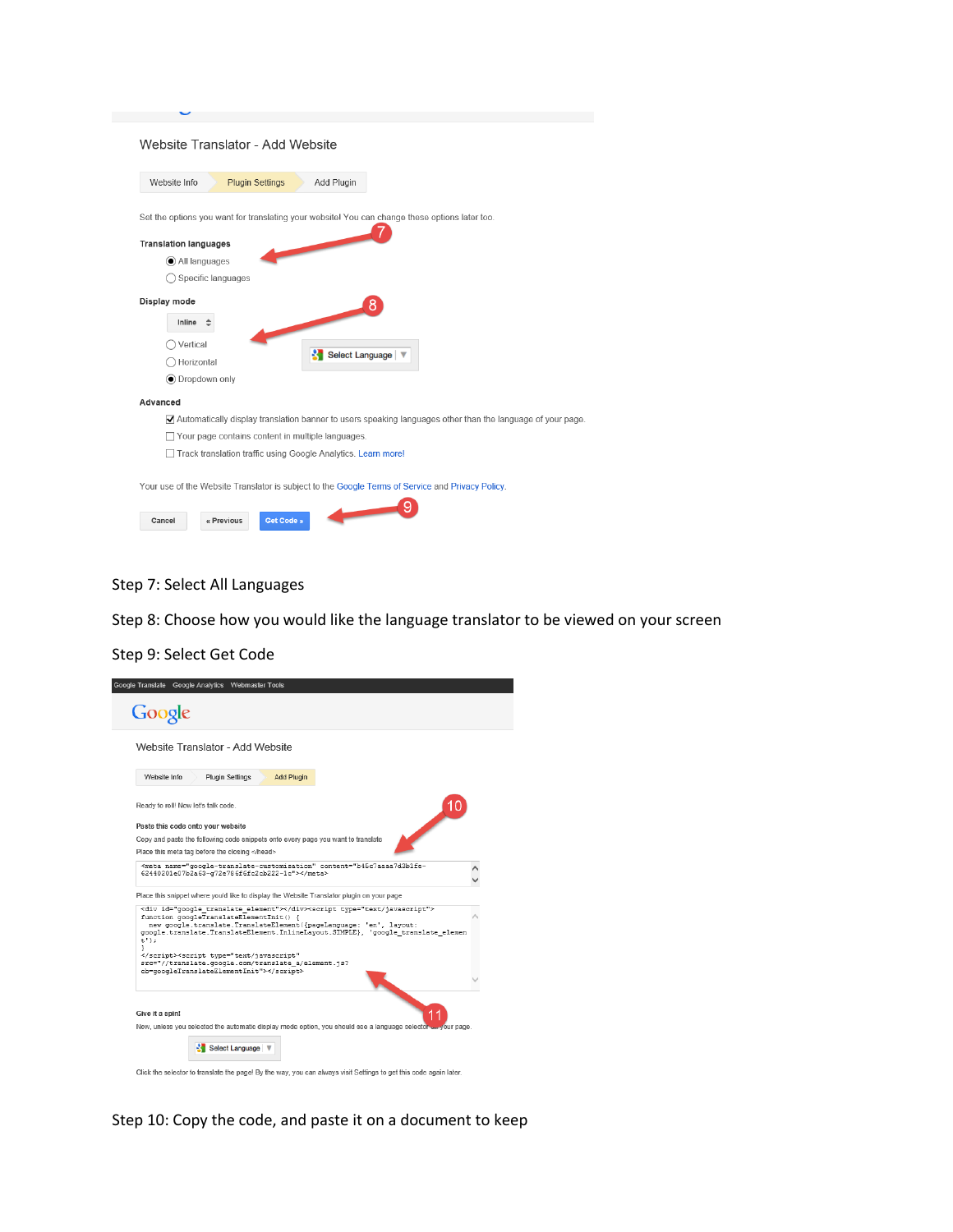Step 11: Copy the code, and paste is on a document to keep



Step 12: Go to your Edublog Dashboard

Step 13: Select Appearance

Step 14: Select Widgets

| <b>Available Widgets</b><br>To activate a widget drag it to a sidebar or click on it. To deactivate a widget and delete its settings, a | 15                                                               | Main Sidebar                                                                                                                                                                                                               |
|-----------------------------------------------------------------------------------------------------------------------------------------|------------------------------------------------------------------|----------------------------------------------------------------------------------------------------------------------------------------------------------------------------------------------------------------------------|
| <b>AddThis Widget</b>                                                                                                                   | Archives                                                         | Search                                                                                                                                                                                                                     |
| Make it wasy for your users to share content to over 300 destinations                                                                   | A monthly archive of your site's Posts.                          | <b>Recent Posts</b>                                                                                                                                                                                                        |
| Author widget                                                                                                                           | <b>Blog Avatar</b>                                               | <b>Archives: Archives</b>                                                                                                                                                                                                  |
| Author widget                                                                                                                           | <b>Blog Avatar</b>                                               |                                                                                                                                                                                                                            |
| <b>Blog Categories</b>                                                                                                                  | Blog from a single category                                      | <b>Text: Google Translator</b>                                                                                                                                                                                             |
| Shows a list of all blog categories.                                                                                                    | Shows a list of all blogs that belong to selected Blog category. | Title:<br>Google Translator                                                                                                                                                                                                |
| Calendar                                                                                                                                | Categories                                                       | <meta <="" name="google-translate-custom" td=""/>                                                                                                                                                                          |
| A calendar of your site's Posts.                                                                                                        | A list or dropdown of categories.                                | content="b45c7aaaa7d3b1fe-6244020105b2a63-<br>g72e786f6fc2cb222-1c">                                                                                                                                                       |
| ClustrMaps                                                                                                                              | 16<br><b>Custom Menu</b>                                         | <div id="google_translate_element"></div> <script< td=""></script<>                                                                                                                                                        |
| ClustrMaps                                                                                                                              | Add a custom menu to your sidebar.                               | type="text/javascript"><br>function googleTranslateElementInit() {                                                                                                                                                         |
| Flickr                                                                                                                                  | <b>Formidable Entries List</b>                                   | new google.translate.TranslateElement<br>({pageLanguage: 'en', layout:                                                                                                                                                     |
| Flickr                                                                                                                                  | Display a list of Formidable entries                             | google.translate.TranslateElement.InlineLayout.SIMPLE},<br>'google_translate_element');                                                                                                                                    |
| Formidable Form                                                                                                                         | <b>Global Site Search Widget</b>                                 | <script <="" td="" type="text/javascript"></tr><tr><td>Display a Formidable Form</td><td>Global Site Search Widget</td><td>src="//translate.google.com/translate_a/element.js?<br>cb=googleTranslateElementInit"></script> |
| <b>Global Site Tags</b>                                                                                                                 | <b>Google Maps Widget</b>                                        | Automatically add paragraphs                                                                                                                                                                                               |
| Displays tags from all blogs                                                                                                            | Google Maps Widget                                               | Delete   Close<br>Save                                                                                                                                                                                                     |
| Google Search                                                                                                                           | Links                                                            |                                                                                                                                                                                                                            |

Step 15: From the Available Widgets, select the widget titled Text, and drag it to the sidebar where you want the translator to be viewed on your blog

Step 16: Copy and Paste the HTML code from step 11 into the text area, then copy and paste the HTML code from step 12 into the text area

Step 17: Enter a title and select save